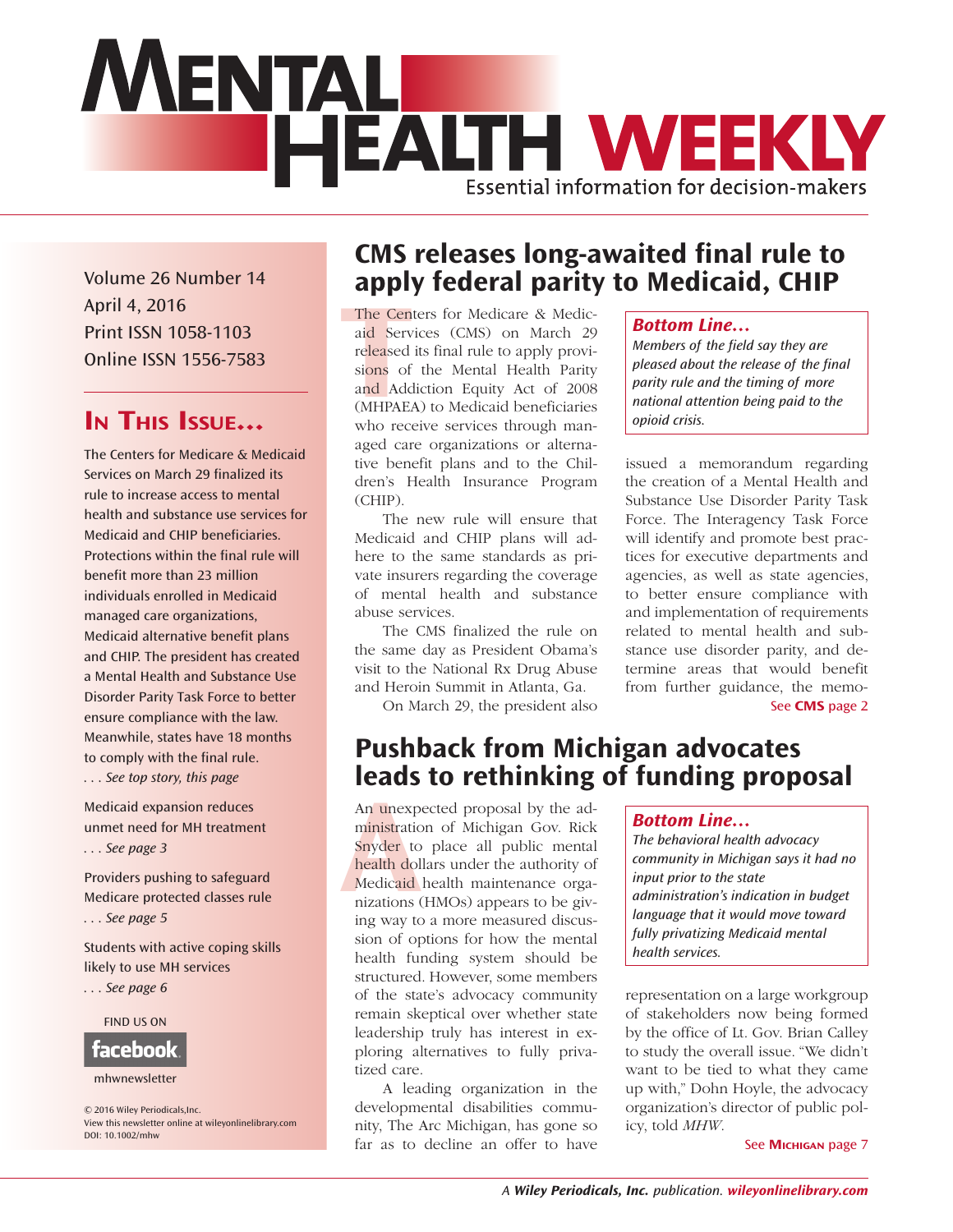randum stated.

The final rule is designed to align as much as possible with the approach taken in the final MHPAEA regulation to create consistency between the commercial and Medicaid markets, according to officials. It also requires plans to disclose information on mental health and substance use disorder benefits upon request, including the criteria for medical necessity determinations.

Additionally, states must disclose the reason for any denial of reimbursement or payment for mental health and substance use disorder services.

According to the final rule, states with Medicaid alternative benefit plans are required to provide mental health and substance use disorders benefits in compliance with parity standards, regardless of the delivery system. In addition, the final rule requires the managed care plan (or, in some instances, the state) to make available upon request to beneficiaries and contracting providers the criteria for medical necessity determinations with respect to mental health and substance use disorder benefits. The rule directs the managed care plan or the state to make available to the enrollee the reason for any denial of reimbursement or payment for services

**CMS** from page 1 with respect to mental health and substance use disorder benefits.

> The rule was published on March 30; states will have up to 18 months after publication to comply with the final rule.

#### **Field response**

"We've been looking for these regulations for a long time," Ron Manderscheid, Ph.D., executive director of the National Association of County Behavioral Health and Developmental Disability Directors, told *MHW*. "The regulations offer a lot of possibilities for behavioral health as we go forward with medical homes and health homes."

The new rule creates a lot of opportunities to improve parity for behavioral health care, he said. "CMS and those who developed the final regulations deserve a lot of credit for taking on a lot of these issues," said Manderscheid.

Manderscheid said he was a little worried about the release of the regulations, especially since it is getting near to the end of the Obama administration. "If the regulations are not out at least six months before an administration ends, the next [president] can withdraw those regulations," he said.

The timing of the release of the CMS's final rule was very symbolic, said Manderscheid. In addition to

the president's summit on opioid and heroin abuse on March 29, the Substance Abuse and Mental Health Services Administration is accepting applications for grants to prevent prescription drug/opioid overdose– related deaths totaling up to \$55 million over five years. "We're very pleased," said Manderscheid. These recent developments will help to deal with the opioid crisis, he said.

Rebecca Farley, director of policy and advocacy at the National Council for Behavioral Health, said the National Council was pleased that there weren't a lot of changes to the final parity rule. Waiting for guidance to be applied to Medicaid managed care plans and CHIP was a long time coming, she noted. "We hope to be able to continue the steady march toward realizing the promise of the law," Farley told *MHW*.

### **Enforcement, education**

It's a significant achievement that parity has been finally applied to Medicaid managed care carveout and alternative plans, said Patrick Gauthier, director of Advocates for Human Potential, Inc. The fact that Medicaid managed care plans will be held to the same standards as in private insurance plans is encouraging, he said. "While it's a positive step, parity and equity in private insurance has not produced meaning-



**Managing Editor** Valerie A. Canady **Contributing Editor** Gary Enos **Copy Editor** James Sigman **Production Editor** Douglas Devaux **Executive Editor** Patricia A. Rossi **Publisher** Amanda Miller

**Mental Health Weekly** (Print ISSN 1058-1103; Online ISSN 1556-7583) is an independent newsletter meeting the information needs of all mental health professionals, providing timely reports on national trends and developments in funding, policy, prevention, treatment and research in mental health, and also covering issues on certification, reimbursement, and other news of importance to public, private nonprofit, and for-profit treatment agencies. Published every week except for the first Mondays in July and September, and the last Mondays in November and December. The yearly subscription rates for **Mental Health Weekly** are: Print only: \$695 (individual, U.S./Can./Mex.), \$839 (individual, rest of world), \$6504 (institutional, U.S.), \$6656 (institutional, Can./Mex.), \$6707 (institutional, rest of world); Print & electronic: \$765 (individual, U.S./Can./Mex.), \$909 (individual, rest of the world), \$7805 (institutional, U.S.), \$7988 (institutional, Can./Mex.), \$8049 (institutional, rest of the world); Electronic only: \$555 (individual, worldwide), \$6504 (institutional, worldwide). **Mental Health Weekly** accepts no advertising and is supported solely by its readers. For address changes or new subscriptions, contact Customer Service at (800) 835-6770; email: cs-journals@wiley.com. © 2016 Wiley Periodicals, Inc., a Wiley Company. All rights reserved. Reproduction in any form without the consent of the publisher is strictly forbidden.

**Mental Health Weekly** is indexed in: Academic Search (EBSCO), Academic Search Elite (EBSCO), Academic Search Premier (EBSCO), Current Abstracts (EBSCO), EBSCO Masterfile Elite (EBSCO), EBSCO MasterFILE Premier (EBSCO), EBSCO MasterFILE Select (EBSCO), Expanded Academic ASAP (Thomson Gale), Health Source Nursing/ Academic, InfoTrac, Student Resource Center Bronze, Student Resource Center College, Student Resource Center Gold and Student Resource Center Silver.

**Business and Editorial Offices:** John Wiley & Sons, Inc., 111 River Street, Hoboken, NJ 07030-5774; email: vcanady@wiley.com.

To renew your subscription, contact Customer Service at (800) 835-6770; email: cs-journals@wiley.com.

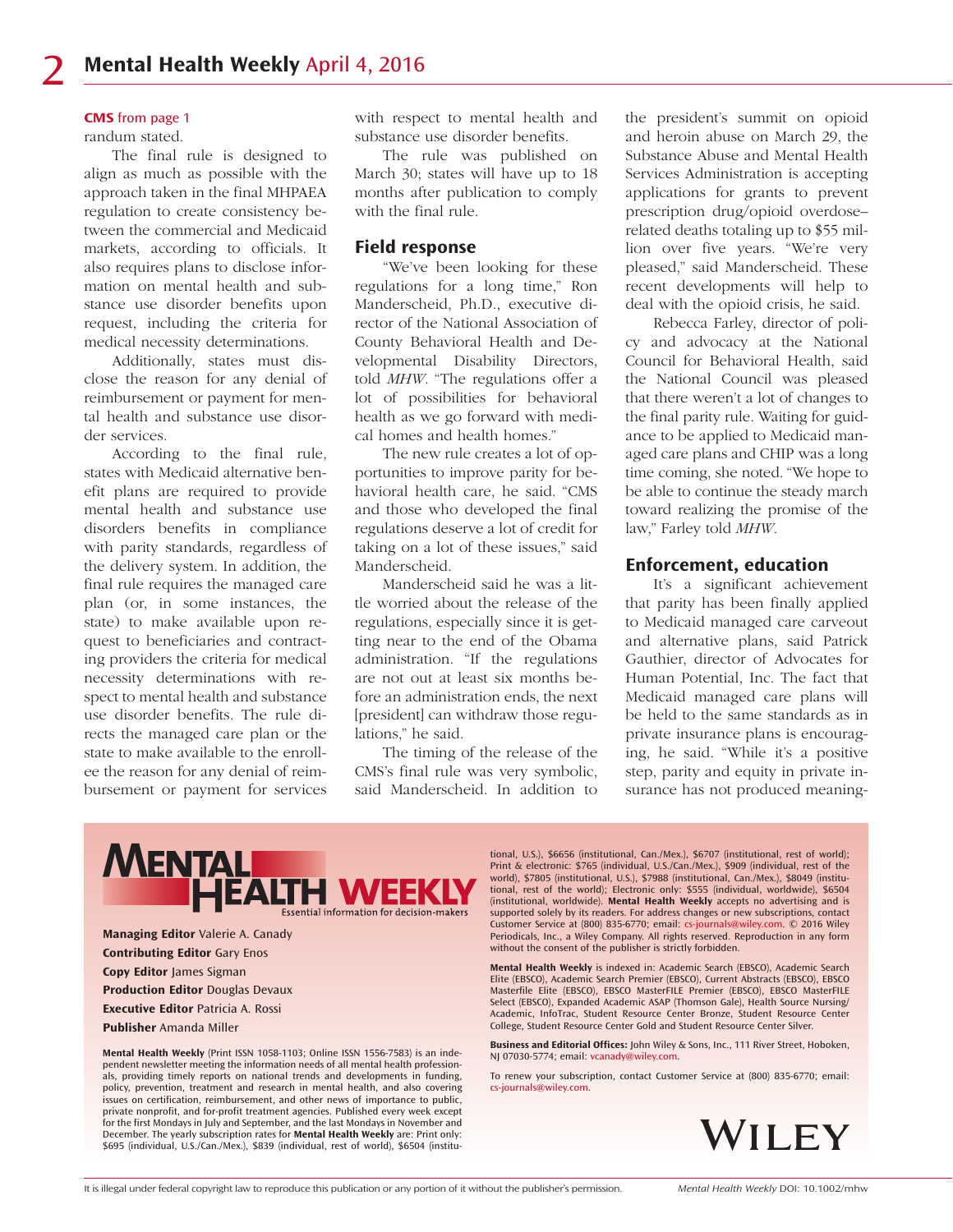ful change," Gauthier told *MHW*.

"Enforcement has been weak," said Gauthier. He likened the lack of enforcement to, say, a 30-mile-perhour speed limit on a particular road. If there has never been any enforcement of the speed limit, then people feel they can go at whatever speed they want without experiencing any consequences.

"What we need is a greater level of advocacy and enforcement of the law," Gauthier said. "Consumers aren't aware of their rights to the degree they need to be." Consumers and providers need to be educated about the federal parity law, he said.

"The parity law is quite complicated," Gauthier said. There's no quick way to sum it up, said Gauthier, adding that he talks to providers regularly about these concerns. Insurance plans need to be held more accountable, he noted. He hopes that the Mental Health and Substance Use Disorder Parity Task Force will make a difference.

"When you couple the lack of awareness with the lack of accountability, it's no wonder the needle hasn't moved," said Gauthier. "We like to think that the Medicaid [direction] is somehow different from private insurance."

Regarding Medicaid and CHIP, "we have a steeper hill to climb in terms of educating the public and providers and holding managed care plans and states accountable," said Gauthier.

**'What we need is a greater level of advocacy and enforcement of the law.'**

Patrick Gauthier

Gauthier added, "We're probably 10 percent of the way there. If you stop a provider and ask him or her to explain parity, only 1 in 10 would be able to do so adequately. If you stop a consumer and ask what the law means, about 1 in 100 will be able to tell you what their rights are with respect to the law."

"Consumers have to know what their rights are in plain English," said Gauthier. "Our provider community [needs to be] enabled to become whistleblowers without fear of retribution. They fear they're going to lose their contract."

The opioid epidemic is further stressing the need for parity equity, he noted. Too many young people are dying of overdoses, he said. About 44,000 people last year died of a heroin overdose, he said. The timing of the final parity rule for Medicaid and CHIP along with the simultaneous events related to substance use is both unfortunate and important, Gauthier said.

Meanwhile, much still needs to happen in terms of education and accountability going forward, said Gauthier. "There's lots of misunderstanding and fear," he said. "We've got to fix that." •

### **Medicaid expansion reduces unmet need for MH treatment**

To date, 30 states plus the District of Columbia have expanded Medicaid under the Affordable Care Act (ACA). If the states that have yet to expand Medicaid do not change course, more than 4 million of their citizens will be deprived of health insurance coverage in 2016, according to a new Issue Brief released March 28 by the Office of The Assistant Secretary for Planning and Evaluation (ASPE).

On July 1, Louisiana will become the 31st state to expand its Medicaid program (see sidebar on page 4).

Nearly 30 percent of people with behavioral health needs made up a substantial share of all low-income uninsured individuals living in states that have not yet expanded Medicaid, according to the report.

If all states expanded Medicaid, an estimated 371,000 fewer people

each year would experience depression, and 540,000 more people would report being in good or excellent health, according to the ASPE report.

Obama's FY 2017 federal budget includes a legislative proposal to provide any state that expands Medicaid with the same three years of full federal funding and same phasedown as the states that expanded the program in 2014, according to Office of Management and Budget Director Shaun Donovan and Domestic Policy Council Director Cecilia Muñoz. This would be the case no matter when the state expands the program, they said.

The report, "Benefits of Medicaid Expansion for Behavioral Health," notes that an estimated 1.9 million uninsured people with a mental illness or substance use disorder that have incomes that could

qualify them for coverage live in the states without Medicaid expansion. The report found that while some of these individuals had access to some source of health insurance in 2014, many will gain access to coverage only if their states expand Medicaid, and others would gain access to more affordable coverage.

Beyond the health benefits, those gaining coverage experience greater financial security, and state economies benefit from higher standards of living through the infusion of federal funds, greater macroeconomic resilience and healthier and more productive workers, the report stated.

### **Lower treatment rates**

Continues on next page ASPE officials say unsurprisingly, the uninsured also had lower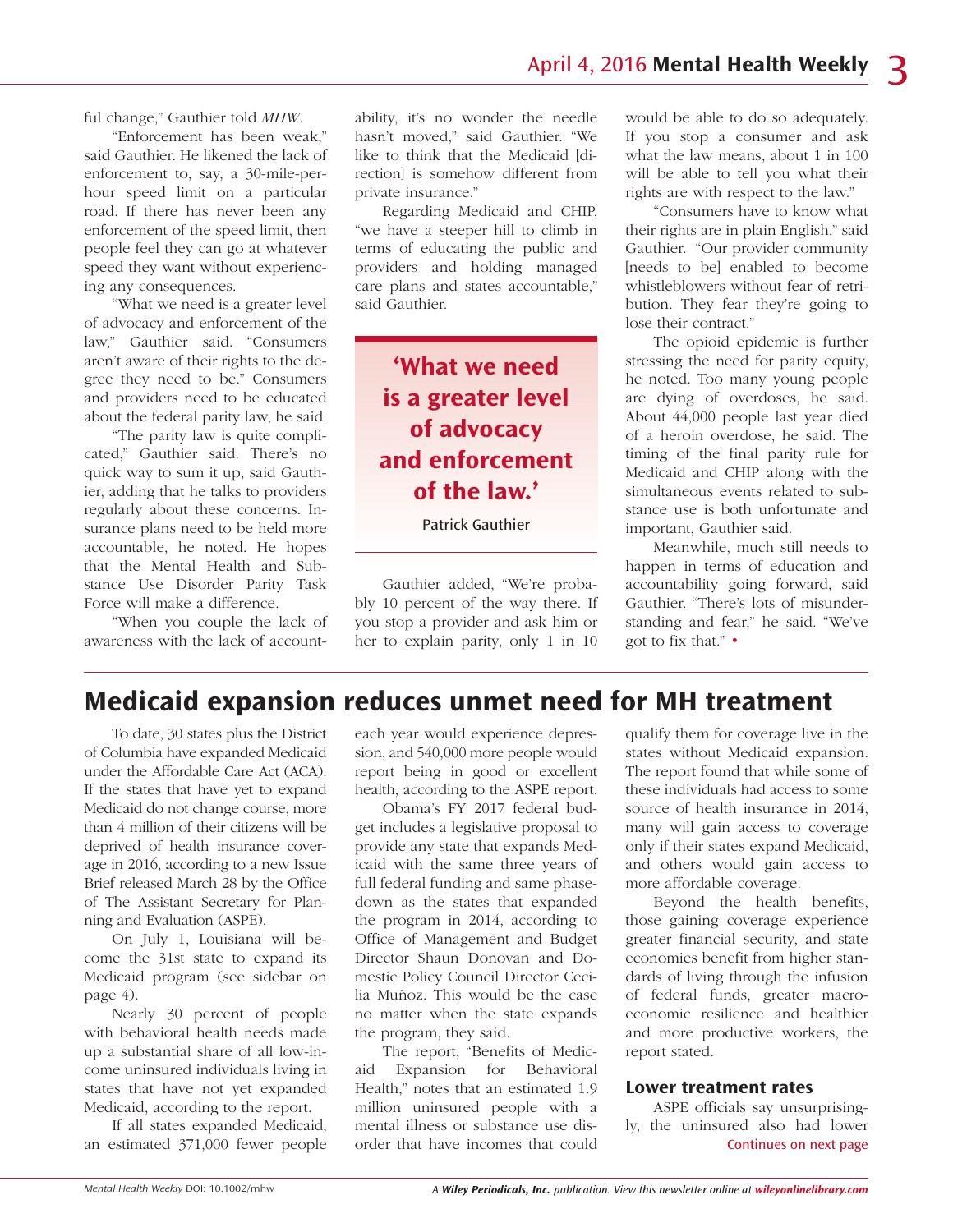treatment rates than the insured. While 16.4 percent of individuals 18–64 that were insured in non-expansion states received treatment for mental illness or a substance use disorder, among the uninsured in this age category, only 11.5 percent received treatment despite the fact that the uninsured had higher rates of substance use disorder and mental illness.

Research has consistently found that there are substantial delays from the time a first episode of serious mental illness occurs and when people receive treatment for this condition, according to the report. In the case of schizophrenia, this delay can worsen outcomes, while early comprehensive treatment can improve prognosis and is cost-effective.

In 2014, among the 43.6 million adults with a mental illness, 55 percent did not receive mental health services in the past year; 31.5 percent of the 9.8 million adults with serious mental illness did not receive mental health services; and among the 21.5 million individuals who met criteria for a substance use disorder, only 11 percent received treatment.

Among low-income adults, Medicaid expansion is associated with a reduction in the unmet need for mental health and substance use disorder treatment. Adjusting for differences in state programs, researchers found that among low-income individuals with a serious mental illness, the likelihood of mental health treatment was 30 percent greater for individuals enrolled in Medicaid.

### **Medical costs reduction**

In addition to allowing individuals access to treatment, coverage expansion may reduce other medical costs, increase employment productivity and lower overall rates of depression, researchers stated. In some instances, individuals will be able to receive Medicaid-covered treatment in place of state general revenuefunded treatment, possibly allowing happens," he said. Continues on next page

### **Louisiana readies efforts for expanded Medicaid coverage**

Louisiana's planned expansion of Medicaid means that 18,000 fewer individuals would experience symptoms of depression and 26,000 additional individuals would report being in good or excellent health, according to an issue brief released March 28 by the Office of The Assistant Secretary for Planning and Evaluation (ASPE).

Louisiana became the 31st state to expand Medicaid following an executive order signed January 12 by Gov. John Bel Edwards. The expansion becomes effective July 1.

The estimated number of adults in Louisiana aged 18–64 who had any mental illness or substance use disorder in 2014 is 176,000, according to an Issue Brief, "Benefits of Medicaid Expansion for Behavioral Health," according to the ASPe report.

According to the report, 81,000 uninsured individuals in Louisiana with mental illness or substance use disorder with incomes below 138 percent of the federal poverty level qualify for expanded Medicaid coverage under the Affordable Care Act.

The chief financial officer of the state's Department of Health and Hospitals predicted that Medicaid expansion could save the state up to \$124 million in the upcoming fiscal year, "softening the blow of the state's \$750 million budget," according to *MyInforms.com*.

Anywhere from 306,000 to 450,000 people in Louisiana would qualify for Medicaid coverage or additional coverage under the Medicaid expansion, said James E. Hussey, M.D., interim assistant secretary and medical director for the Office of Behavioral Health at the Department of Health and Hospitals. "That's our best estimate," Hussey told *MHW.* Beginning July 1, access to Medicaid services will become available to new and expanded populations, he said.

Some of the individuals eligible for Medicaid under the expansion may already be receiving limited Medicaid benefits, he said. On July 1, those beneficiaries would get auto-enrolled into the program and would not need to submit new Medicaid applications, said Hussey. Close to 200,000 individuals might be auto-enrolled into the Medicaid program, he said.

Hussey added, "We're looking at as many people as possible [to assist] with auto-enrollment in the Medicaid program."

#### **Managed care**

"Louisiana is now a managed care state," said Hussey. The state has five health plans that operate medical services and physical health care services, he noted. As of December 1, 2015, the state integrated specialty behavioral health into those plans as well, Hussey said.

The state's Bayou Health program (the way most of Louisiana's Medicaid and The Louisiana Children's Health Insurance Program (LaCHIP) recipients receive health care services) includes five managed care organizations to administer health services statewide. "At the managed care level, we have all specialty mental health and substance use services in these plans," he said. "We're working with them to make sure that everybody is ready" for the Medicaid expansion, Hussey said.

Department officials expect and hope for positive effects in the 10 districts around the state regarding the provision of Medicaid programs and services, Hussey noted. "We're excited. We're making sure this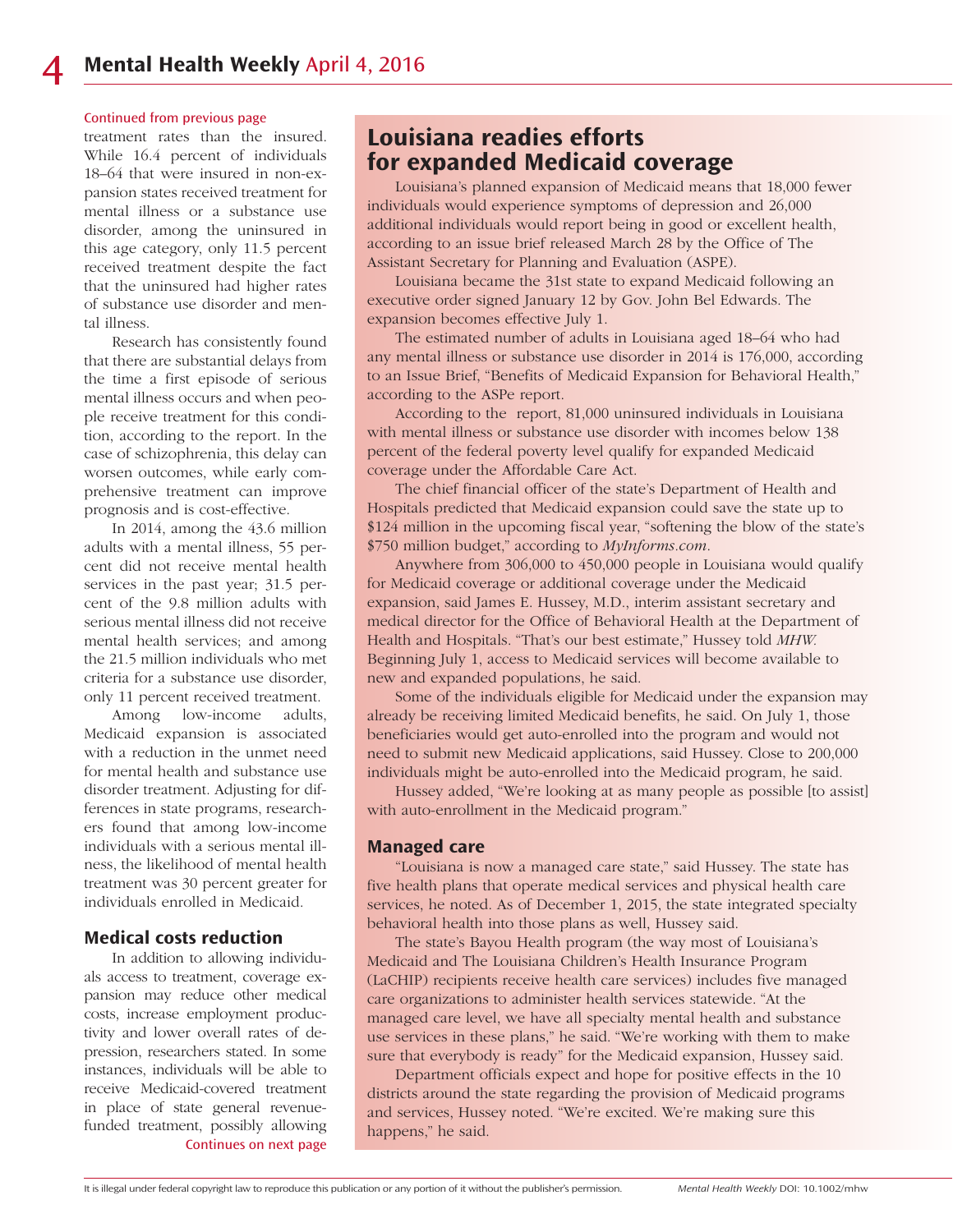for improvements in behavioral health programs at no new additional cost to the state, according to the report.

An influx of new funds may allow for screening and prevention programs that may better meet the behavioral health needs of state populations and further improve behavioral health programs, the report stated. There is also compelling evidence of numerous other benefits associated with treatment of behavioral health disorders, such as reduced criminal justice costs.

Medicaid expansion also offers states the opportunity to cover a significant proportion of individuals experiencing homelessness, many of whom have significant behavioral health conditions. Reducing homelessness improves community stability and reduces state costs across multiple service systems, the report stated. Even in states that have expanded coverage, individuals experiencing homelessness are more likely to continue to have frequent emergency department visits, with homeless individuals with co-occurring mental illness and substance use disorders at greatest risk for hospitalization.

### **Denying coverage**

"It is a crime that we still have 20 states denying health insurance coverage to eligible residents with behavioral health conditions by refusing to participate in the ACA's Medicaid expansion program," Joel E. Miller, executive director and CEO of the American Mental Health Counselors Association, told *MHW*. "Many of these citizens have serious mental illnesses such as bipolar disorders and are not receiving needed treatments because they cannot afford to pay for those services."

Miller added, "All the 20 non– Medicaid expansion states are really doing is transferring all the expenses of uninsured and untreated individuals with serious behavioral health conditions to emergency departments, inpatient hospital units, jails and prisons, homeless shelters and schools, and adding to our suicide rates."

The Medicaid expansion program, said Miller, serves as a "lifechanging" initiative for millions of people with behavioral health conditions in the 30 states that have opted in. "It's too bad the other 20 states and the two million people with behavioral health conditions who reside in those communities are unable to get needed care to help them rebuild their lives," he said.

Lack of access to covered services will result in more people with a mental illness developing a crisis condition, said Miller. "The health and lives of these individuals are on the line and in the hands of those state officials," he said.

Miller noted President Obama's announcement on March 29 that he would support new measures for expanding addiction treatment, especially in light of the growing epidemic of opioid overdoses and heroin deaths. The ACA's Medicaid expansion program would play a major role in fighting substance use disorders if the states that are currently not participating in the initiative opted in, he said.

"Participating in the Medicaid expansion would free up billions of dollars for needed treatments to help people who are suffering with addiction disorders like opioid overuse," Miller said. •

To view "Benefits of Medicaid Expansion for Behavioral Health," visit [https://aspe.hhs.gov/pdf-report](https://aspe.hhs.gov/pdf-report/benefits-medicaid-expansion-behavioral-health) [/benefits-medicaid-expansion](https://aspe.hhs.gov/pdf-report/benefits-medicaid-expansion-behavioral-health)[behavioral-health](https://aspe.hhs.gov/pdf-report/benefits-medicaid-expansion-behavioral-health).

### **Providers pushing to safeguard Medicare protected classes rule**

The field is once again fighting to protect patients' access to mental health drugs following a recommendation by a panel of congressional advisors to strip mental health drugs of their protected status in the Medicare Part D program. The protected status of antidepressants and antipsychotic medications had previously been threatened in 2014.

The Medicare Payment Advisory Commission (MedPAC) on March 3 held a public meeting to address changes to the Medicare Part D structure. Among the changes is a recommendation to remove two classes of medication — antidepressants and immunosuppressants from the six protected classes under

the Medicare Part D program.

The National Council for Behavioral Health (National Council) issued an action alert March 24 for members to write MedPAC to avoid this proposal that they say puts access to lifesaving medications at risk.

This removal could result in only a handful of drug options for Medicare beneficiaries and people who are dually enrolled in Medicare and Medicaid, according to the National Council.

When Congress designed the Medicare Part D program, it ensured that the full range of six classes of critically important drugs — antidepressants, immunosuppressants, antipsychotics, antiretrovirals, anticonvulsants and antineoplastics — would be guaranteed on all health plans for the patients who desperately need them, the National Council noted.

MedPAC is recommending the removal of antidepressants and immunosuppressants for transplant rejection from the six protected classes.

Continues on next page The Centers for Medicare & Medicaid Services (CMS) on January 6, 2014, announced a proposal to revise the Medicare Part D prescription drug program regulations by limiting the protected classes of mental health medications. The proposal sparked considerable concern among mental health providers and advocacy groups who said the result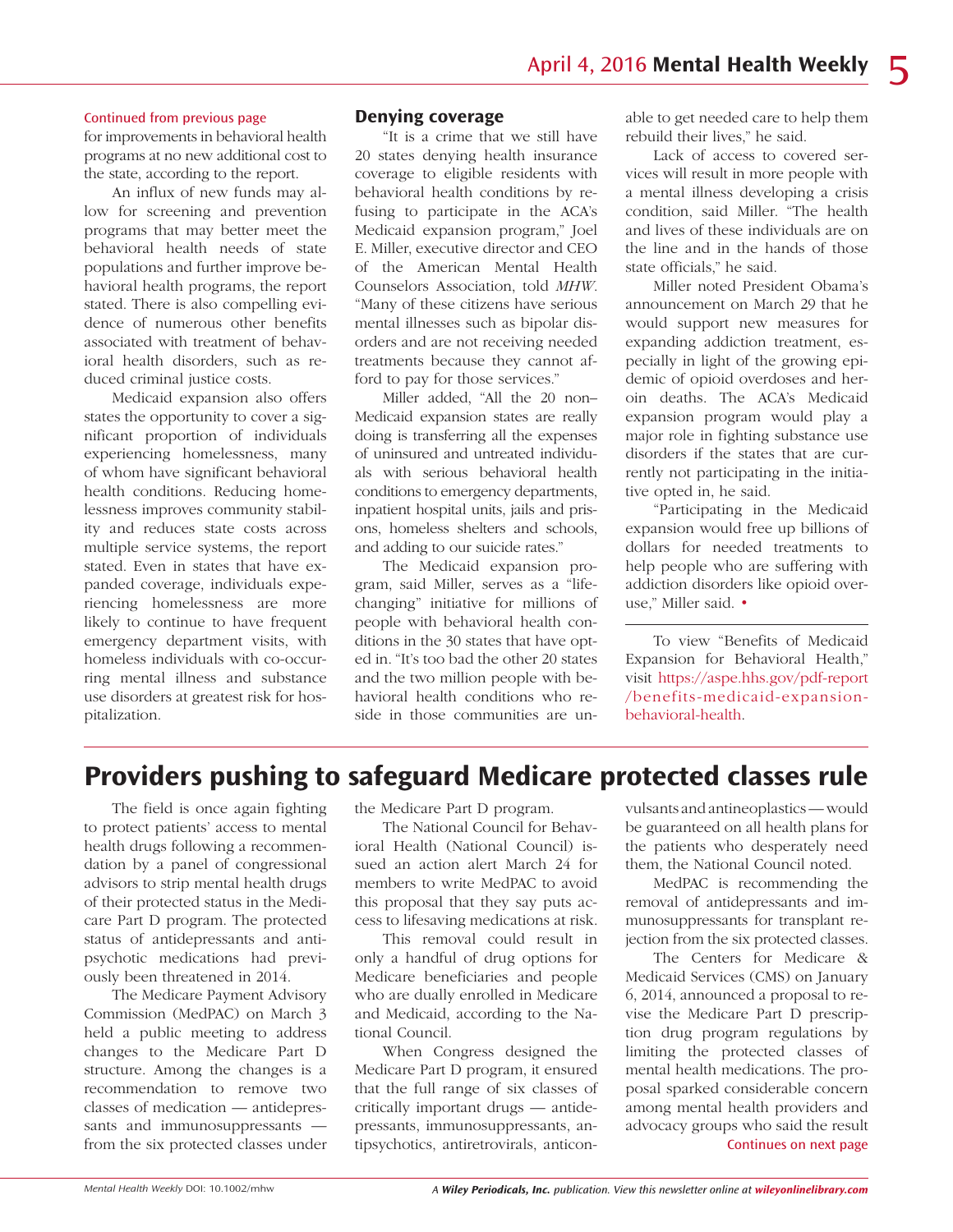could lead to adverse outcomes (see *MHW*, Jan. 20, 2014). Following the public outcry, the CMS dropped the proposal.

Now Medicare beneficiaries are facing loss of access to needed medications. The CMS tried to take action to remove some of the protected classes of medications in 2014, said Rebecca Farley, director of policy and advocacy at the National Council. Massive outcry from patient groups, provider groups and members of Congress prevented that from occurring, she said.

Medicare beneficiaries experiencing mental health conditions are among the most vulnerable population in this country, Farley told *MHW.*

"They don't need to jump through hoops to access medications," she said. "They deserve to have timely, unfettered access to these medications." Without the protected status, some of the drugs could be removed from the formulary, she said. "This is a bad idea," Farley said.

#### **Action alert**

The National Council in its action alert noted that the removal of the protected classes would mean only a handful of drug options for Medicare and dually enrolled beneficiaries. The action alert encouraged the field to send a short note to MedPAC Executive Director Mark Miller. The field can send a letter to urge MedPAC to reconsider its recommendation and send a draft letter prepared by the National Council directly to MedPAC or incorporate the suggested text into their own letter, according to the action alert.

In part, the suggested letter reads: "The drugs within these protected classes have historically been recognized as the most important for Medicare beneficiaries, necessitating a policy that would give doctors ample flexibility and discretion to appropriately tailor treatments to patients. Removing these two drug classes would violate the long-standing policy of ensuring that patients have access to the full range of lifesaving and life-enhancing medications and restrict a physician's ability to prescribe a regimen that is both effective and considerate of the challenges that co-morbidities and medication interactions can pose."

MedPAC is expected to vote on the recommendations April 7 or 8. •

## **Students with active coping skills likely to use MH services**

Students with active coping skills were consistently more likely to use mental health services compared with comparable students who did not possess such skills, according to RAND researchers who set out to better understand why and how often students fail to seek help for a mental health problem.

The findings were published online April 1 in *Psychiatric Services in Advance* and will be published in the August print edition of *Psychiatric Services*.

According to the report, "Factors Affecting Mental Health Service Utilization Among California Public College and University Students," approximately 41 percent of 18-to-24-year-olds in the United States attend a college or university. Serious psychological distress affects an estimated 17 percent or more of these students, say researchers.

For students who do not receive treatment, mental health problems are likely to persist, resulting in lower academic achievement and graduation rates, higher substance misuse rates, greater social impairment

and lower postgraduation workforce participation and income, the study noted. As a consequence, there is a pressing need to reduce college students' unmet need for treatment, researchers stated.

The California Mental Health Services Authority (CalMHSA), an organization of county governments working to improve mental health outcomes for individuals, families and communities, has provided funds to support prevention and early intervention efforts across each of the California public university and college systems. The study is one in a series of reports conducted by RAND to provide an assessment of the efforts being made by CalMHSA.

#### **Method**

Undergraduate and graduate students and faculty and staff completed an online survey during spring and fall semesters of 2013. Researchers analyzed online survey data for 33,943 students and 14,018 staff and faculty at 39 college campuses in California. They used logistic regressions examining the association between students' use of mental health services and student characteristics, campus environment and the presence of a formal network of campus mental health clinics.

Respondents indicated whether they had ever used campus mental health services; students who responded no were asked whether they had used such services off campus. Students who responded yes to either question were categorized as having used mental health services.

The researchers paid particular attention to factors that are amenable to change, such as the presence of on-campus mental health clinics, students' coping skills and campus climate around mental health issues.

### **Results**

This study was one of the largest assessments to date of factors influencing mental health service utilization among college students, researchers said. Rates of self-reported current serious psychological distress (19 percent) were consistent with those reported by other studies in postsecondary educational set-

It is illegal under federal copyright law to reproduce this publication or any portion of it without the publisher's permission. *Mental Health Weekly* DOI: 10.1002/mhw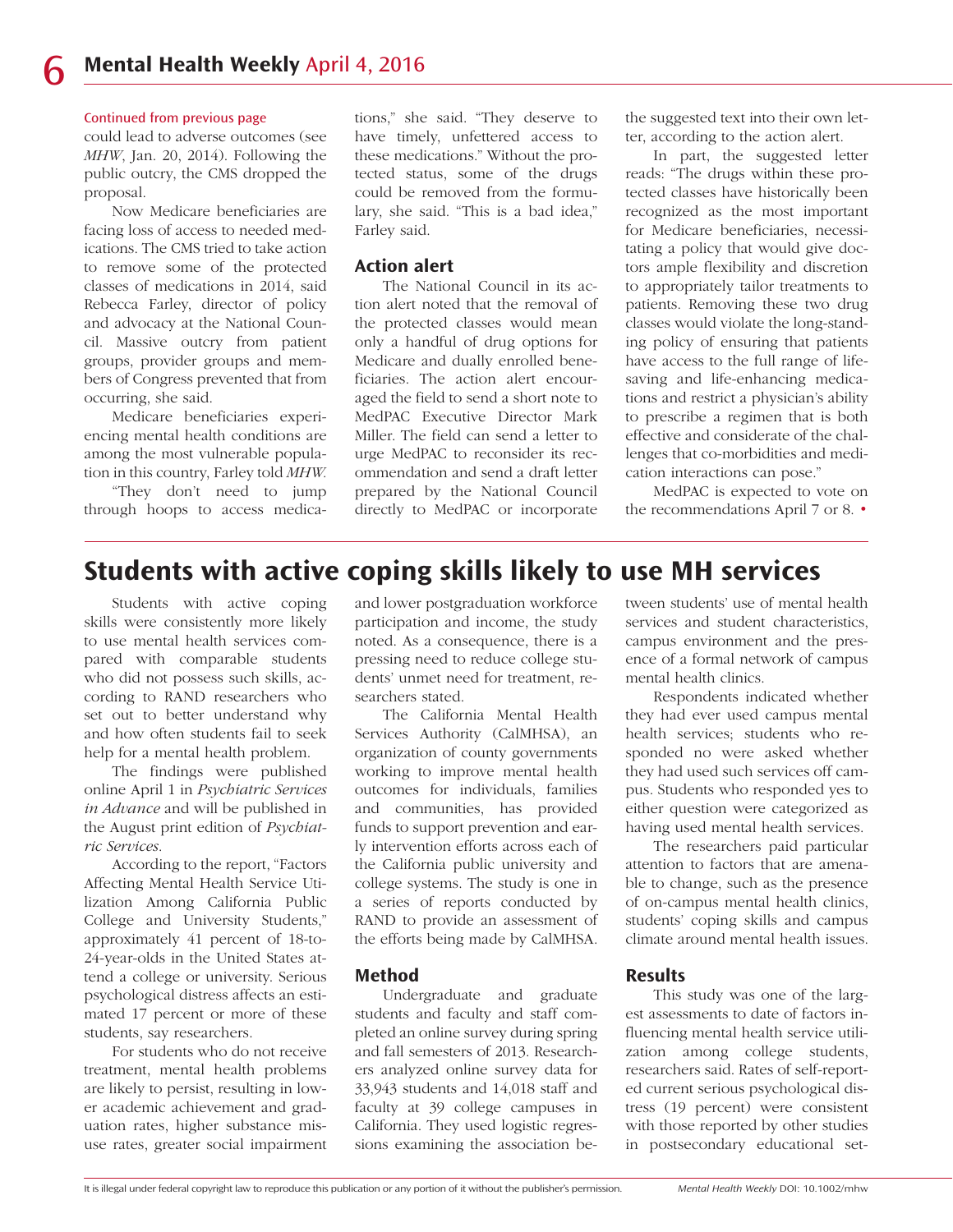tings. More than 10 percent of college students in the survey indicated that mental health problems substantially affected their academic success. "We are aware of no other multicampus study that has examined academic impairment associated with mental health problems," researchers wrote.

Students with active coping skills such as seeking alternate solutions to personal problems or working out problems by talking or writing about them were also among the most likely to use mental health services. The students with active coping skills were almost 50 percent more likely to seek services compared to the students with low coping skills, researchers found.

"The importance of coping skills was especially noticeable among students who reported that their academic work had suffered in the past year as a result of current serious psychological distress," Lisa Sontag-Padilla, the study's lead author and a researcher at RAND, said in a press release.

This study revealed that at least half of students with mental health issues, especially those with active coping skills, sought services off campus — a finding that underscores for colleges and universities the importance of developing solid collaborative relationships with community-based organizations, such as county departments of mental health, that can help support students in times of need, researchers noted.

"Our findings also reinforce how important it is that postsecondary educators, practitioners, and staff ensure that students understand where and how to access services, that they believe that the campus environment where they work is supportive — not stigmatizing — of students with mental health issues and needs, and that they personally have resources at hand to respond to students in distress," researchers stated.

"Our findings suggest that a formal system of campus services with

sufficient providers to meet demand could potentially reduce unmet need for treatment," researchers wrote. Enhancing coping skills may be particularly beneficial for students on campuses without mental health services, given that obtaining services off campus may require additional initiative and effort, they concluded. •

### **Michigan** from page 1

Snyder surprised many in the provider and advocacy communities earlier this year when he included in boilerplate language for his proposed budget the intention to transfer funding oversight and management authority for community mental health dollars to the Medicaid HMOs. There are about 14 of these entities in the state, and 75 percent of the state's Medicaid enrollees are presently in an HMO plan, said Mark Reinstein, who serves in a consulting role with the Mental Health Association in Michigan, where he formerly worked as president and CEO.

**'We don't even know how many people in Michigan have a severe behavioral condition plus a chronic health problem.'**

#### Mark Reinstein

"I don't think the advocacy community cared for the proposal, or for it to be introduced in public discourse without any consultation with the advocacy community," Reinstein told *MHW*.

### **Dramatic change to system**

Shifting all of the state's public mental health dollars to the Medicaid HMOs would represent a substantial shift in several respects. Under a state law that is more than a decade old, the state currently man-

ages pharmacy benefits for all Medicaid fee-for-service recipients for mental health diagnoses and other illness categories affecting vulnerable populations, such as HIV. This means that these categories of medications are not subject to prior-authorization requirements seen in managed care.

Reinstein said state officials and the Medicaid health plans have been working on establishing a common drug formulary, but for this year mental health drugs have been left out of that discussion, with the intent of their retaining their more protected status for now.

He added that the state also currently pays the entire cost of antipsychotics for Medicaid, regardless of whether a patient is in fee-for-service or an HMO plan, and 60 percent of the cost of other mental health drugs (with the HMOs paying the other 40 percent for those medications).

The boilerplate budget language from the Snyder administration would require the Medicaid HMOs to contract with community mental health services programs to send patients to the community mental health organizations for specialty behavioral health services, Reinstein said. "But it would be up to the health plans to determine who qualifies, not the community mental health programs," he said. "And for what period?"

Advocates say Michigan has one of the most comprehensive mental health systems in the country, and therefore patients and families stand to lose a great deal from dramatic — and in their opinion, hastily conceived, to this point — system changes.

Continues on next page "A question that needs to be answered is 'How does integrated